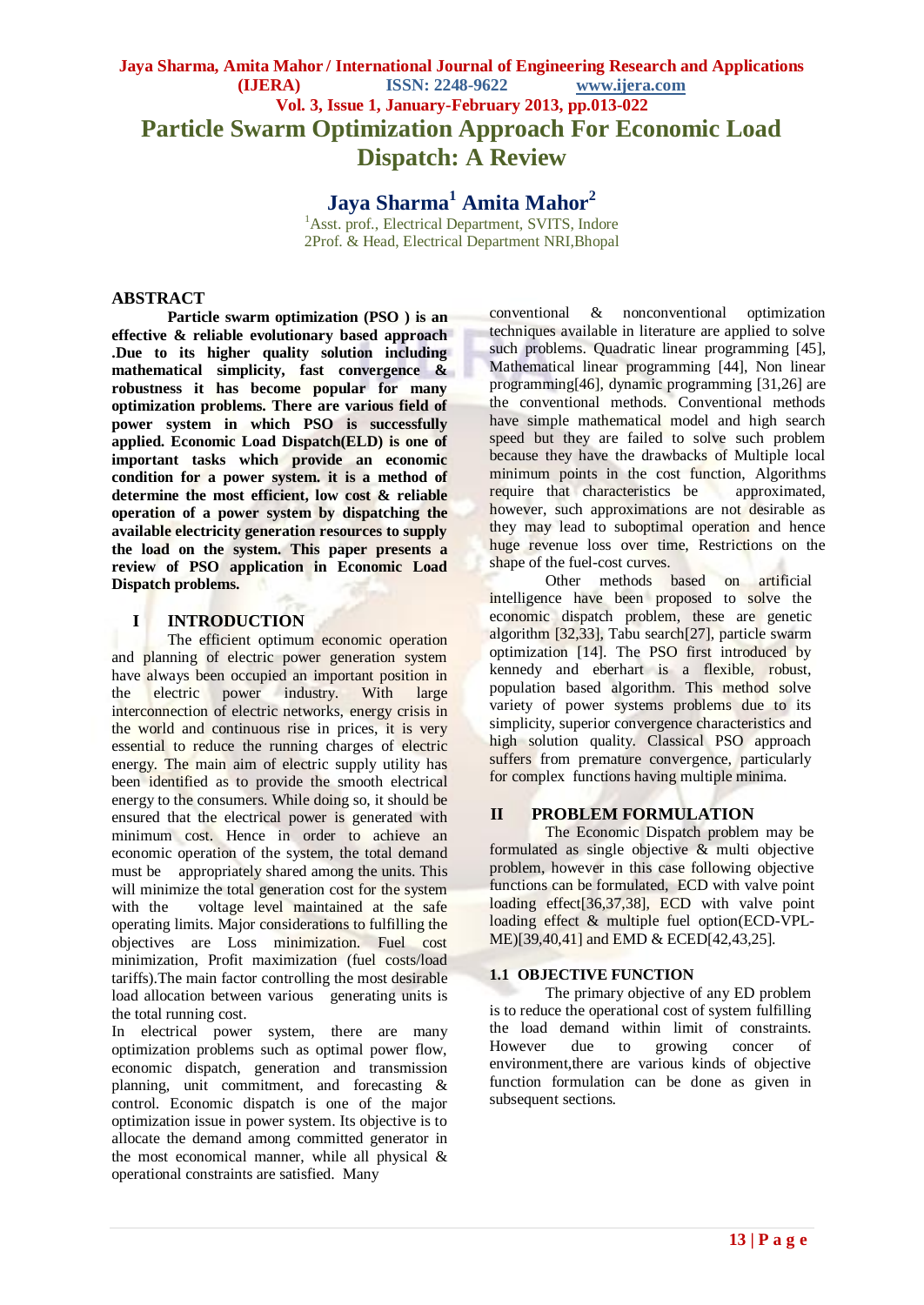# **Vol. 3, Issue 1, January-February 2013, pp.013-022**

# **1.1.1 SIMPLIFIED ECONOMIC COST FUNCTION**

The Let  $F_i$  mean the cost, expressed for example in dollars per hour, of producing energy in the generator unit i. The total controllable system production cost such an approach will not be workable for nonlinear functions in practical systems. Therefore will be

$$
F = \sum_{i=1}^{N} F_i(P_i) \qquad (1)
$$

The fuel input-power output cost function of the  $i<sup>th</sup>$ unit is given as

$$
F_i(P_i) = a_i + b_i P_i + c_i P_i^2
$$
 (2)

where  $F$  Total generating cost,  $F_i$  Cost function of i<sup>th</sup> generating unit, P<sub>i</sub> power of generator, N no. of generators, a<sub>i</sub>, b<sub>i</sub>, c<sub>i</sub> cost coefficients of generator i.

# **1.1.2 ECONOMIC COST FUNCTION WITH VALVE POINT LOADING EFFECT**

The generating units with multi- valve steam turbine exhibit a greater variation in the fuelcost function. Since the valve point results in the ripple. To take account for the valve point effect sinusoidal functions are added to the quadratic cost function. Therefore eq.(2 )should be replaced by eq.(3 )

eq.(3)  
\n
$$
F_i(P_i) = a_i + b_i P_i + c_i P_i^2 + abs(e_i sin(f_i(P_{\min} - P_i)))
$$
\n(3)  
\n(4)  
\n(5)

where  $e_i$  &  $f_i$  are the coefficient of unit i considering valve point loading effect.







# **1.1.3 ECONOMIC COST FUNCTION WITH MULTIPLE FUELS.**

The different type of fuels can be used in thermal generating unit, hence fuel cost objective function can be represented with piecewise quadratic function reflecting the effect of fuel type changes.

$$
F_i(P_i) = a_i + b_i P_i + c_i P_i^2 \text{ if } P_{\text{imin}} \leq P_i \leq P_{i1}
$$
  

$$
a_i + b_i P_i + c_i P_i^2 \text{ if } P_{i1} \leq P_i \leq P_{i2} \qquad (4)
$$

  $a_i + b_i P_i + c_i P_i^2$  if  $P_{in-1} \leq P_i \leq P_{inax}$ the  $n^{th}$  power level (Fig. 2).

### **2.1.3 EMISSION FUNCTION**

 **-**

Different mathematical formulations are used to represent the emission of green house gases in EMD problem. It can be represented in quadratic form [42,43],addition of quadratic polynomial with exponential terms [48,49], or addition of linear equation with exponential terms [50] of generated power

$$
E_i(P_i) = \alpha_i + \beta_i P_i + \gamma_i P_i^2
$$
\n(5)  
\n
$$
E_i(P_i) = \alpha_i + \beta_i P_i + \gamma_i P_i^2 + \xi_i \exp(\lambda \times P_i)
$$
\n(6)  
\n
$$
E_i(P_i) = \alpha_i + \beta_i P_i + \gamma_i P_i^2 + \xi_{1i} \exp(\lambda_1 \times P_i)
$$
\n
$$
+ \xi_2 \exp(\lambda_{2i} \times P_i)
$$
\n(7)

where  $\alpha_{i} \beta_{i} \gamma_{i} \xi_{1i} \xi_{2i} \lambda_{1}, \lambda_{2}$  are the emission function coefficients.

### **2.2 SYSTEM CONSTRAINTS**

Broadly speaking there are two types of constraints-Equality constraint and Inequality constraints.The inequality constraints are of two types (i) Hard type and, (ii) Soft type. The hard type are those which are definite and specific like the tapping range of an on-load tap changing transformer whereas soft type are those which have some flexibility associated with them like the nodal voltages and phase angles between the nodal voltages, etc. Soft inequality constraints have been very efficiently handled by penalty function methods.

#### **2.2.1 EQUALITY AND INEQUALITY CONSTRAINT**

From observation we can conclude that cost function is not affected by the reactive power demand. So the full attention is given to the real power balance in the system.Different types of constrints are as under

2.2.1.1 *Active power balance equation:*

 For power balance equation, equality constraints should be satisfied. The total generated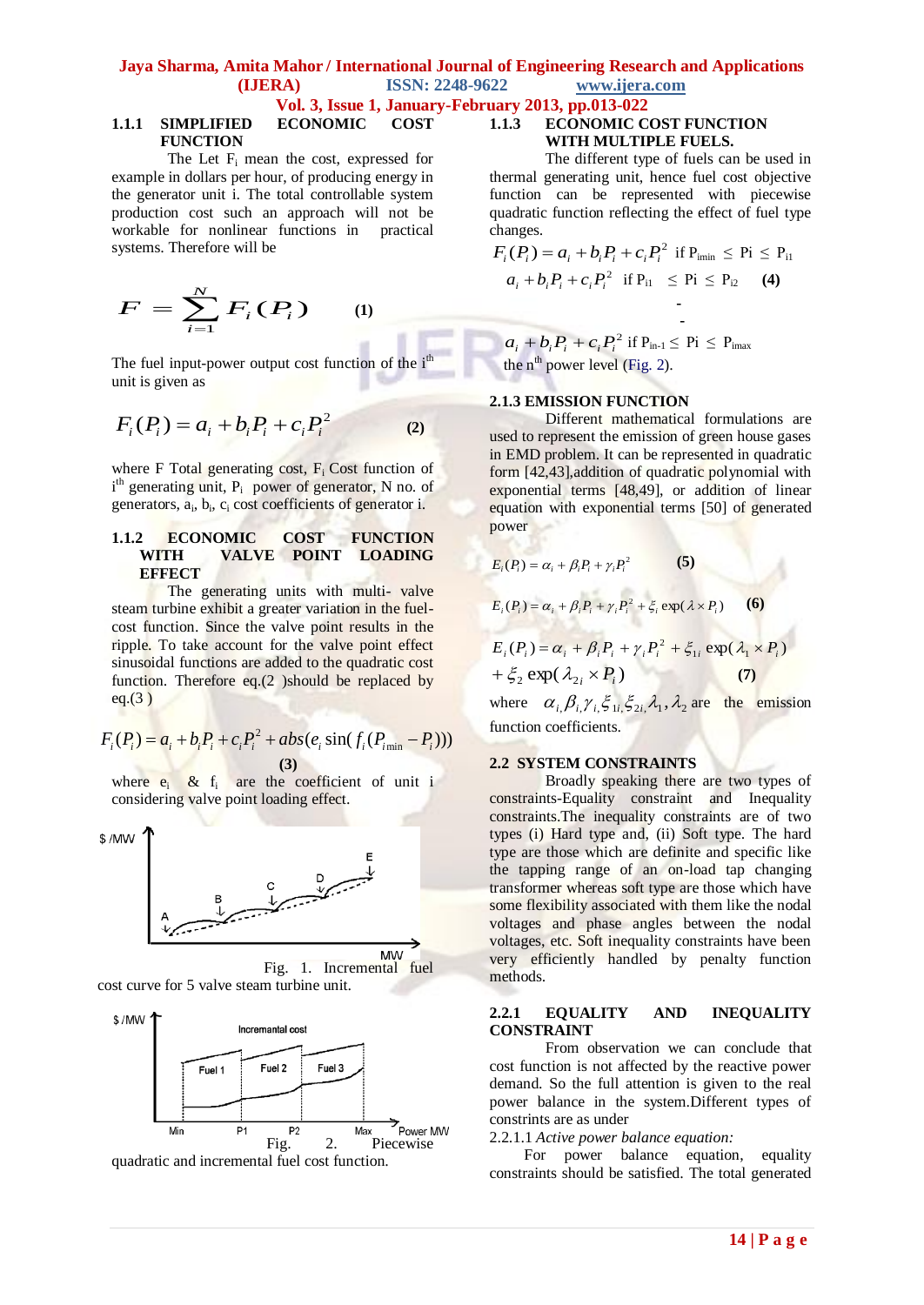m

# **Vol. 3, Issue 1, January-February 2013, pp.013-022**

power should be the same as total load demand plus the total line loss,

$$
\sum_{i=1}^{N} P_i = P_D + P_{loss}
$$
 (8)

Where  $P_D$  is the total system demand and Ploss is the total line loss.To calculate system losses , Method based on constant loss formula coefficient or B coefficient are used. The transmission loss equation expressed as:

$$
P_{L} = \sum_{i=1}^{N} \sum_{j=1}^{N} P_{i} B_{ij} P_{j} + \sum_{i=1}^{N} B_{oi} P_{i} + B_{oo} \quad (9)
$$

2.2.1.2 *Minimum and maximum power limits*: Generator output of each generator should be laid between maximum and minimum limits. The corresponding inequality constraints for each generator are

$$
P_i^{\min} \le P_i \le P_i^{\max} \tag{10}
$$

Where  $P_i^{min}$  and  $P_i^{max}$  are the minimum and maximum output of generator i.

2.2.1.3 *Generator ramp rate limits*:

Operating range of all online units is restricted by

their ramp rate limits as follows:  
\n
$$
\max(P_i^{\min}, P_i^0 - DR_i) \le P_i \le \min(P_i^{\max}, P_i^0 + UR_i)
$$
\n(11)

The previous operating point of the ith generator is  $P_i^0$  and UR<sub>i</sub> and DR<sub>i</sub> are the up and down ramp rate limits respectively.

2.2.1.4 *Prohibited operating zones:*

A unit with prohibited operating zones has discontinuous input-output characteristic as shown in fig. $(3)$ 



Fig. 3. Example of cost function with two prohibited operating zones.

the constraints is described by eq.(12)

$$
P_i \in \begin{cases} P_i^{\min} \le P_i \le P_i^L \\ P_{ik-1}^U \le P_i \le P_{ik}^L \\ P_{iZ_i}^U \le P_i \le P_i^{\max} \end{cases}
$$
 (12)

 $Z_i$  are the no. of prohibited zones in the i<sup>th</sup> generator curve k is the index of prohibited zones of the  $i<sup>th</sup>$ 

generator  $P_{ik}^L$  is the lower limit of the k<sup>th</sup>

prohibited zone and  $P_{ik}^U$  is the upper limit of the k<sup>th</sup> prohibited zone of the i<sup>th</sup> generator.

#### **III PARTICLE SWARM OPTIMIATION**

Kennedy and Eberhart [1] developed a particle swarm optimization (PSO) algorithm based on the behavior of individuals (i.e., particles or agents) of a swarm. Its roots are in zoologist's modeling of the movement of individuals (i.e., fishes, birds and insects) within a group. It has been noticed that members of the group seem to share information among them, a fact that leads to increased efficiency of the group. PSO as an optimization tool, provide a population-based search procedure in which individuals called particles change their position (states) with time. In a PSO system particles fly around in a multidimensional search space.

During flight each particle adjusts its position according to its own experience & the experience of neighboring particles, making use of the best position encountered by it  $\&$  neighbors. The swarm direction of a particle is defined by the set of particles neighboring the particle & its history experience.

According to the PSO algorithm, a swarm of particles that have predefined restrictions starts to fly on the search space. The performance of each particle is evaluated by the value of the objective function and considering the minimization problem, in this case, the particle with lower value has more performance. The best experiences for each particle in iterations is stored in its memory and called personal best (pbest). The best value of pbest (less value) in iterations determines the global best (gbest).By using the concept of pbest and gbest the velocity of each particle is updated in equation (13)

$$
V_i^{k+1} = \omega V_i^k + C_1 r_1 (X_{ipbest} - X_i^k) + C_2 r_2 (X_{igbest} - X_i^k)
$$
  
\nWhere  
\n
$$
V_i^{k+1}
$$
 Particle velocity at iteration  
\n(k+1)  
\n
$$
V_i^k
$$
 Particle velocity at iteration k  
\n
$$
r_1, r_2
$$
 Random number between [0, 1]  
\n
$$
C_1, C_2
$$
 Acceleration constant  
\n
$$
\omega
$$
 Inertia weight factor  
\nAfter this, particles fly to a new position:  
\n
$$
X_i^{k+1} = X_i^k + V_i^{k+1}
$$
 (14)  
\nWhere  
\n
$$
X_i^{k+1}
$$
 Particle position at iteration k+1  
\n
$$
X_i^k
$$
 Particle position at iteration (k+1)  
\n
$$
V_i^{k+1}
$$
 Particle velocity at iteration (k+1)

 $V_i$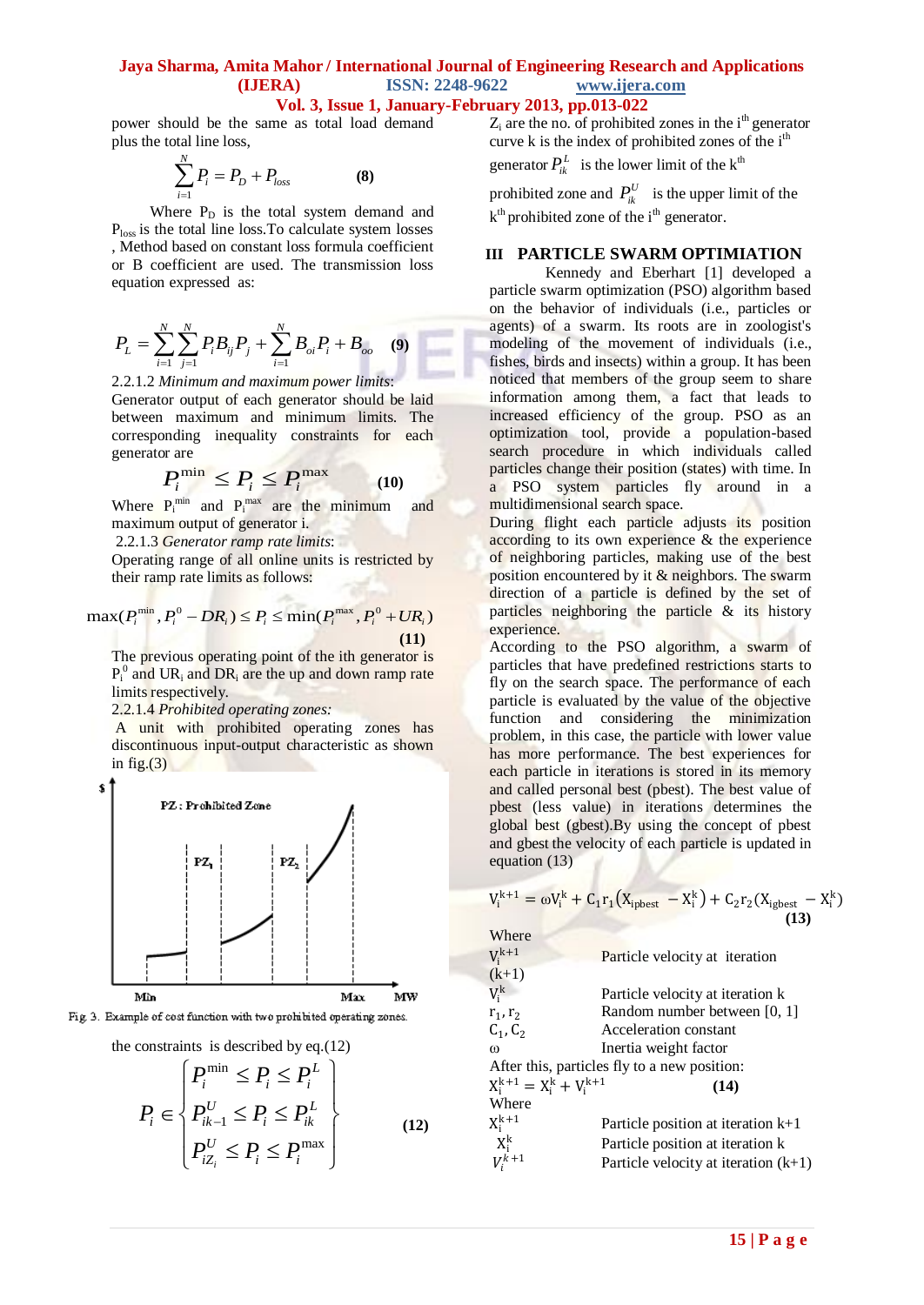Inertia weight in attempting to increase the rate of convergence of the standard PSO algorithm to global optimum, the inertia weight is proposed in the velocity equation 4.1 is set according to the following equation (4.3)

|                           | $\omega = (\omega_{max} - \omega_{min}) \times \frac{(iter_{max} - iter)}{iter_{max}} + \omega_{min}$ (15) |
|---------------------------|------------------------------------------------------------------------------------------------------------|
| Where                     |                                                                                                            |
| $\omega$                  | Inertia weight factor                                                                                      |
| $\omega_{max}$            | Maximum value of weighting                                                                                 |
| factor                    |                                                                                                            |
| $\omega_{min}$            | Minimum value of weighting                                                                                 |
| factor                    |                                                                                                            |
| <i>iter<sub>max</sub></i> | Maximum number of iterations                                                                               |
| iter                      | Current number of iteration                                                                                |

# **IV REVIEWS FOR PSO IN ECONOMIC DISPATCH PROBLEM**

In electrical power system, there are many optimization problems such as optimal power flow, Economic Load Dispatch (ELD), generation and transmission planning, unit commitment, and forecasting & control. Amongst all optimization problems, ELD is important fundamental issue in power system operation and planning. Its main objective is to allocate the optimal power generation from different units at the lowest cost possible while meeting all system constraints. It is a problem of high dimension, non-linear, multiple constraints and real time specialty. There are various conventional and non-conventional optimization techniques that have been adopted by the researchers to approach the ELD problem. Exhaustive literature review in the subject area is given below:

**Kennedy James and Eberhart R. [1]** said that particle swarm optimization is an extremely simple algorithm that seems to be effective for optimizing a wide range of functions. PSO method is composed of a set of particles called individuals, which are able to follow a certain algorithm to obtain the best solution for an optimization problem. These particles explore the search space with different velocities and positions.

**Shi Yuhui and Eberhart Russell [2]** had introduced a parameter inertia weight into the original particle swarm optimizer. It was concluded that the PSO with the inertia weight in the range [0.9, 1.2] on average had a better performance with respect to find the global optimum point within a reasonable number of iterations.

**Gaing Z.-L. et al. [4]** presented an approach in which, a fuzzy system was implemented to dynamically adapt the inertia weight of the particle swarm optimization algorithm. Three benchmark functions with asymmetric initial range settings were selected as the test functions. The same fuzzy system had been applied to all the three test functions with different dimensions. The results

illustrated that the fuzzy adaptive particle swarm optimization was a promising optimization method, which was especially useful for optimization problems with a dynamic environment.

**Ratnaweera Asanga, Halgamuge Saman K. [5]**  introduced a novel parameter automation strategy for the particle swarm algorithm and two further extensions to improve its performance after a predefined number of generations. Initially, to efficiently control the local search and convergence to the global optimum solution, Time-varying acceleration coefficients (TVAC) were introduced in addition to the time-varying inertia weight factor in particle swarm optimization. From the basis of TVAC, two new strategies were discussed to improve the performance of the PSO. First, the concept of Mutation was introduced to the Particle Swarm Optimization along with TVAC (MPSO-TVAC), by adding a small perturbation to a randomly selected modulus of the velocity vector of a random particle by predefined probability. Second, it had introduced a novel particle swarm concept "Self-organizing Hierarchical Particle Swarm Optimizer with TVAC (HPSO-TVAC)." Under this method, only the "social" part and the "cognitive" part of the particle swarm strategy were considered to estimate the new velocity of each particle and particles were reinitialized whenever they were stagnated in the search space.

**Chen Guimin et al. [7]** gave new idea of Exponential Decreasing Inertia Weight (EDIW), in which two strategies of natural exponential functions were proposed. Four different benchmark functions i.e. Shere, Rosenbrock, Griewank and Rastrigin were used to evaluate the effects of these strategies on the PSO performance. The results of the experiments showed that these two new strategies converge faster than linear one during the early stage of the search process. For most continuous optimization problems, these two strategies perform better than the linear one.

Park Jong-Bae et al. [8] presented a novel and efficient method for solving the economic dispatch problems with valve-point effect by integrating the particle swarm optimization with the chaotic sequences. In the ED problems, the inclusion of valve point loading effects made the modeling of the fuel cost functions of generating units more practical. However, this increases the nonlinearity as well as number of local optima in the solution space; also the solution procedure can easily trap in the local optima in the vicinity of optimal value. The proposed Improved Particle Swarm Optimization (IPSO) combined the PSO algorithm with chaotic sequences technique. The application of chaotic sequences in PSO was an efficient strategy to improve the global searching capability and escape from local minima. To demonstrate the effectiveness of the proposed method, the numerical studies had been performed for two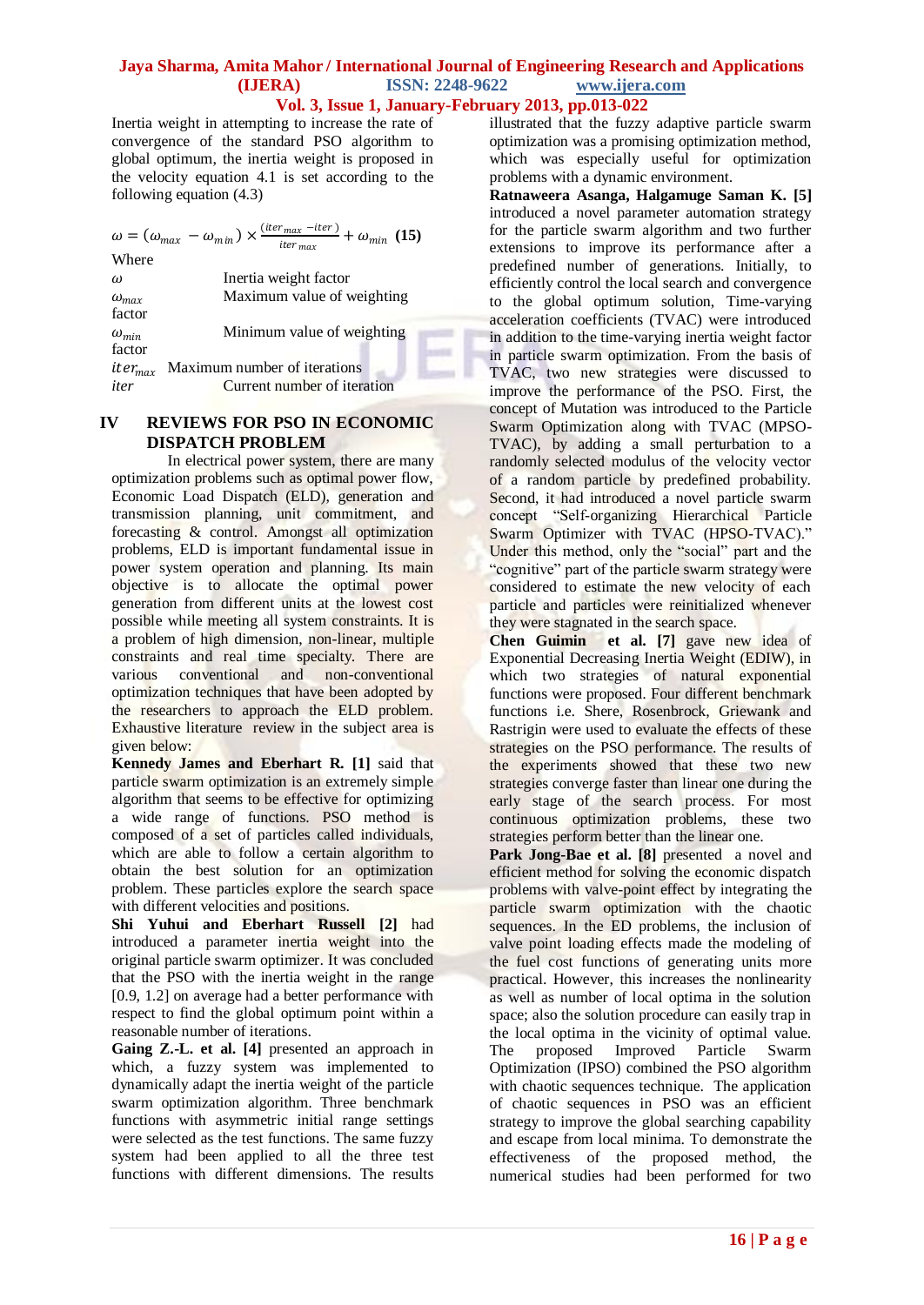different sample systems. The results clearly showed that the proposed IPSO outperformed other state-of-the-art algorithms in solving ED problems with the valve-point effect.

Adhinarayanan T. et al. [9] presented an efficient and reliable particle swarm optimization algorithm for solving the economic dispatch problems with smooth cost functions as well as cubic fuel cost functions. The practical ED problems have nonsmooth cost functions with equality and inequality constraints that made the problem of finding the global optimum difficult using any mathematical approaches. For such cases, the PSO was applied to the ED problems with real power of generator in a system as state variables. However when the incremental cost of each unit was assumed to be equal, the complexity involved in this may be reduced by using the incremental cost as state variables. The proposed PSO algorithm had been tested on 3 generator systems with smooth cost functions and 3 generator systems, 5 generator systems and 26 generator systems with cubic fuel cost function. The results were compared with genetic algorithm (GA) and showed better results and computation efficiency than genetic algorithm.

**Al Rashidi M. R. et al. [20]** presented a PSO algorithm to solve an Economic-Emission Dispatch problem (EED). This problem had been getting more attention recently due to the deregulation of the power industry and strict environmental regulations. It was formulated as a highly nonlinear constrained multi-objective optimization problem with conflicting objective functions. PSO algorithm was used to solve the formulated problem on two standard test systems, namely the 30-bus and 14 bus systems. Results obtained show that PSO algorithm outperformed most previously proposed algorithms used to solve the same EED problem. These algorithms included evolutionary algorithm, stochastic search technique, linear programming, and adaptive hopfield neural network. PSO was able to find the pareto optimal solution set for the multi-objective problem.

**Sai H. Ling et al. [10]** introduced new hybrid particle swarm optimization that incorporates a wavelet theory based mutation operation for solving economic load dispatch. It applied a wavelet theory to enhance PSO in exploring solution spaces more effectively for better solutions. The results showed that the proposed method had performed significantly better, in terms of the s olution quality and solution stability, than some other hybrid PSOs and standard PSO.

**Chongpeng Huang et al. [11]** modified the concept of Decreasing Inertia Weight (DIW) by introducing some non-linear strategies on the existing Linear DIW (LDIW). Then a power function was designed to unify them. Four benchmark functions sphere, rastrigrin, rosenbrock and Shaffer's were used to evaluate these strategies on the PSO performance and select the best one. The experimental results showed that for most continuous optimization problems, the best one gains an advantage over the linear strategy and others.

**Gao Yue-lin & Duan Yu-hong [12]** modified Random Inertia Weight Particle Swarm Optimization (REPSO) in which a new particle swarm optimization algorithm with random inertia weight and evolution strategy proposed. The proposed random inertia weight was using simulated annealing idea and the given evolution strategy was using the fitness variance of particles to improve the global search ability of PSO. The experimented with six benchmark functions showed that the convergent speed and accuracy of REPSO was significantly superior to the one of the PSO with Linearly Decreasing inertia Weight Particle Swarm ( LDW-PSO).

**Chaturvedi K.T. et al. [13]** proposed to apply a novel Self-Organizing Hierarchical Particle Swarm Optimization (SOH\_PSO) for the Non-Convex Economic Dispatch (NCED) to handle the problem of premature convergence. The performance further improves when time-varying acceleration coefficients were included.

**Kuo Cheng-Chien et al. [14]** proposed a new approach and coding scheme for solving economic dispatch problems in power systems through Simulated Annealing Particle Swarm Optimization (SA-PSO). This novel coding scheme could effectively prevent obtaining infeasible solutions through the application of stochastic search methods, thereby dramatically improving search efficiency and solution quality. Many nonlinear characteristics of power generators and their operational constraints such as generation limitations, ramp rate limits, prohibited operating zones, transmission loss and nonlinear cost functions were all considered for practical operation. The effectiveness and feasibility of the proposed method were demonstrated by four system case studies and compared with previous literature in terms of solution quality and computational efficiency. The experiment showed encouraging results, suggesting that the proposed approach was capable of efficiently determining higher quality solutions addressing economic dispatch problems.

**Wilasinee Sugsakarn et al. [15]** presented an effective method for solving economic dispatch problem (EDP) with non-smooth cost function using a hybrid method that integrates Particle Swarm Optimization with Sequential Quadratic Programming (PSO-SQP). PSO was the main optimizer to find the optimal global region while SQP was used as a fine tuning to determine the optimal solution at the final stage. The proposed hybrid PSO-SQP method was applied to solve EDP of a test system with ten generator units.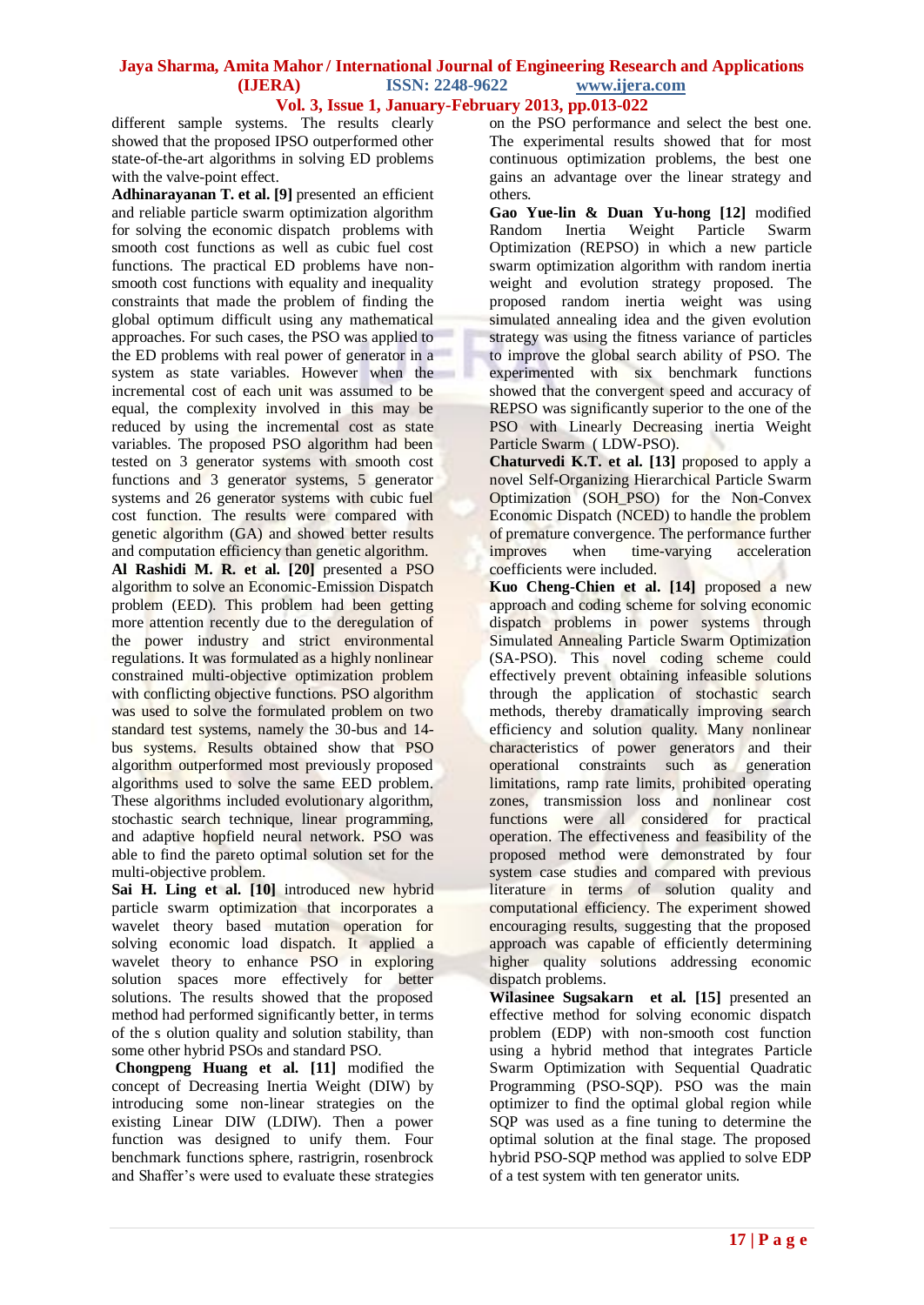**Ahmed Y. Saber et al. [16]** presented a novel modified Bacterial Foraging Technique (BFT) to solve economic load dispatch problems. BFT was already used for optimization problems, and performance of basic BFT for small problems with moderate dimension and searching space was satisfactory. Search space and complexity grow exponentially in scalable ELD problems, and the basic BFT is not suitable to solve the high dimensional ELD problems, as cells move randomly in basic BFT and swarming was not sufficiently achieved by cell-to-cell attraction and repelling effects for ELD. However, chemo taxis, swimming, reproduction and elimination-dispersal steps of BFT were very promising. On the other hand, particles move toward promising locations depending on best values from memory and knowledge in particle swarm optimization. Therefore, best cell (or particle) biased velocity (vector) was added to the random velocity of BFT to reduce randomness in movement (evolution) and to increase swarming in the proposed method to solve ELD. Finally, a data set from a benchmark system was used to show the effectiveness of the proposed method.

**Ren Zihui et al.** [17] modified the basic structure of the original PSO algorithm. It proposed that the particle's position have relationship with the one particle's and the whole swarm's perceive extent in the processing of this time and last time, and presents the inertial weight based on simulated annealing temperature. So New Particle Swarm Optimization algorithm (NPSO) was proposed. It cannot improve the one particle's and the whole swarm's perceivable extent and improve the searching efficient but also increase variety of particles and overcome the defect of sinking the local optimal efficiently. At the same time the convergence condition given for this new algorithm. The algorithm of PSO and NPSO and LPSO were tested with four well-known benchmark functions. The experiments showed that the convergence speed of NPSO was significantly superior to PSO and LPSO. The convergence accuracy was increased.

Yadmellat P. et al. [18] proposed a new Fuzzy tuned Inertia Weight Particle Swarm Optimization (FIPSO), which remarkably outperformed the standard PSO, previous fuzzy as well as adaptive based PSO methods. Different benchmark functions with asymmetric initial range settings were used to validate the proposed algorithm and compare its performance with those of the other tuned parameter PSO algorithms. Numerical results indicate that FIPSO was competitive due to its ability to increase search space diversity as well as finding the functions' global optima and a better convergence performance.

**Ememipour Jafar et al. [19]** proposed a new strategy to calculate inertia weight based on decreasing exponential method. In this method merely used an iteration to make an inertia weight and it was fast and had highly accurate results rather than other strategies.

**Peng Chen et al. [21]** introduced the floating point representation to the Genetic Particle Swarm Optimization (GPSO). GPSO was derived from the Standard Particle Swarm Optimization (SPSO) and incorporated with the genetic reproduction mechanisms, namely crossover and mutation. A modified heuristic crossover was introduced, which was derived from the differential evolution and genetic algorithm along with the mechanism of GPSO.

**Bhattacharya A. et al. [47]** presented a novel particle swarm optimizer combined with roulette selection operator to solve the economic load dispatch problem of thermal generators of a power system. Several factors such as quadratic cost functions with valve point loading, transmission Loss, generator ramp rate limits and prohibited operating zone are considered in the computation models. This new approach provided a new mechanism to restrain the predominating of super (global best) particles in early stage and can effectively avoid the **premature** convergence problem and speed up the convergence property**.**

**Ming-Tang T. sai et al. [23]** presented an Improved Particles Swarm Optimization (IPSO) where integration of random particles and finetuning mechanism have been added in traditional PSO to solve the economic dispatch problems with carbon tax consideration. This economic dispatch problem had a non-convex cost function and nonlinear emission cost function with linear and nonlinear constraints that it was difficult to find the compromised solution using mathematical approaches, the proposed method used to solve this problem. By considering the emissions, the carbon was embedded in the economic dispatch problem. Many nonlinear characteristics of generating units could be handled properly with a reasonable time.

**Wanga Yongqiang et al. [22]** proposed a Hybrid Particle Swarm Optimization combined Simulated Annealing method (HPSAO) to solve economic load dispatch. The Simulated Annealing (SA) algorithm was used to help PSO to jump out the local optimum. Furthermore, a feasibility-based rule was introduced to deal with the constraints. Finally, HPSAO was tested on three Gorges hydroelectric plants. The results were analyzed and compared with other methods, which show the feasibility and effectiveness of HPSAO method in terms of solution quality and computation time.

**Park Jong-Bae et al. [28]** presented an efficient approach for solving economic dispatch problems with non-convex cost functions using an Improved Particle Swarm Optimization (IPSO). Although the PSO approaches had several advantages suitable to heavily constrained non-convex optimization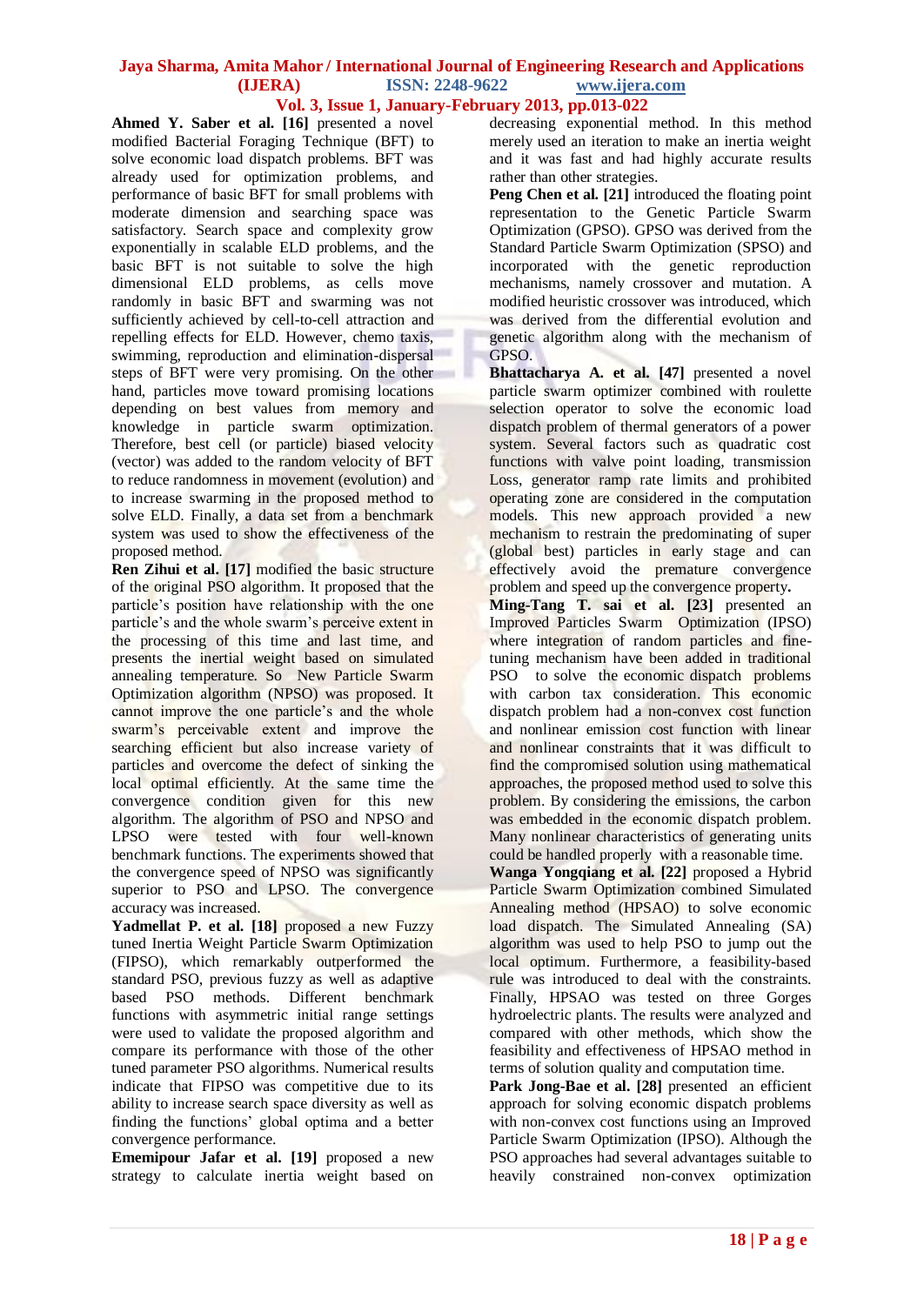problems, they still had the drawbacks such as local optimal trapping due to premature convergence (i.e., exploration problem), insufficient capability to find nearby extreme points (i.e., exploitation problem) and lack of efficient mechanism to treat the constraints (i.e., constraint handling problem). This work proposed an improved PSO framework employing chaotic sequences combined with the conventional linearly decreasing inertia weights and adopting a crossover operation scheme to increase both exploration and exploitation capability of the PSO. In addition, an effective constraint handling framework was employed for considering equality and inequality constraints. The proposed IPSO was applied to three different nonconvex ED problems with valve-point effects, prohibited operating zones, ramp rate limits as well as transmission network losses, and multi-fuels with valve-point effects.

**Meng K. et al. [29]** proposed the Quantuminspired Particle Swarm Optimization (QPSO) which has stronger search ability and quicker convergence speed, not only because of the introduction of quantum computing theory, but also due to two special implementations: self-adaptive probability selection and chaotic sequences mutation. The proposed approach was tested with five standard benchmark functions and three power system cases consisting of 3, 13, and 40 thermal units. Comparisons with similar approaches including the Evolutionary Programming (EP), genetic algorithm, Immune Algorithm (IA), and other versions of particle swarm optimization were given. The promising results was illustrated the efficiency of the proposed method and showed that it could be used as a reliable tool for solving ELD problems.

**Vu PhanTu et al. [30]** presented a novel Weight-Improved Particle Swarm Optimization (WIPSO) method for computing Optimal Power Flow (OPF) and ELD problems. To evaluate the accuracy, convergence speed and applicability of the proposed method, the OPF results of IEEE 30 bus system by WIPSO are compared with traditional particle swarm optimization, genetic algorithm, Differential Evolution (DE) and Ant Colony Optimization (ACO) methods. Further solutions of ELD problem of IEEE  $13 \& 40$  units test system have also being determined by the proposed algorithm and results are compared with Classical Evolutionary Programming (CEP), Improved Fast Evolutionary Programming (IFEP) and various improved particle swarm optimization methods. The tested results indicated that the proposed method is more efficient than existing one in terms of total fuel costs, total losses and computational times.

**Chahkandi H. Nejad et al. [53]** introduced a highly vibrant and competitive market which altered revolutionized many aspects of the power

industry. In this changed scenario, the scarcity of energy resources, the ever increasing power generation cost, environmental concerns, ever growing demand for electrical energy necessitate optimal economic dispatch. The conventional optimization methods are not able to solve such problems due to local optimum solution convergence. In the past decade, Met heuristic optimization techniques especially Imperialist Competitive Algorithm (ICA) has gained an incredible recognition as the solution algorithm for such type of ED problems. The application of ICA in ED problem which is considered as the most complex optimization problem has been summarized in this paper.

**Vo Ngoc. Dieu. et al.** [**54**] proposed newly improved particle swarm optimization(NIPSO) for solving economic load dispatch problem with valve point loading effect. The proposed NIPSO is based on the PSO with timevarying acceleration coeficient (PSO-TVAC) with more improved including the use of sigmoid function with random variation for inertia weight fctor, pseudo-gradiant for guidance of particles,a and quadratic programming for obtaing initial condition with new improvement the search ability of the NIPSO method has been considerably enhanced in comparison with the PSO-TVAC method. The proposed NIPSO has been tested on 13 unit &40 units system & obtained better optimal solution than the many other methods.

**Sishaj P. Simon et al. [52]** discussed dynamic economic load dispatch using Artificial Bee Colony algorithm for generating units with valvepoint loading effect. The feasibility of the proposed method is validated with  $10 \& 5$  units test systems for a period of 24 hours. In addition, the effects of control parameters on the performance of Artificial Bee Colony (ABC) algorithm for Dynamic Economic Dispatch (DED) problem are studied. Results obtained with the proposed approach are compared with other techniques.

**Omaranpour H. et al. [51]** presented a local extremum escape approach to Particle Swarm Optimization (PSO) method. Here previous worst position of the particles are also considered in he velocity update equation which makes the convergence of algorithm faster & capable to escape from local minimum. For many optimization problems where other PSO variants are stuck in local optimal solution, but the proposed method has been tested on standard bench mark functions and gave superior results.

**M. Vanitha et al. [55]** explians a new optimization technique efficient hybrid simulated annealing algorithm(EHSA)for both convex & nonconvex ELD problem. The mutation operator of differentail evolution is used in particle swarm optimization to improve its performance & it ishybridized with simulated annealing to get EHSA technique.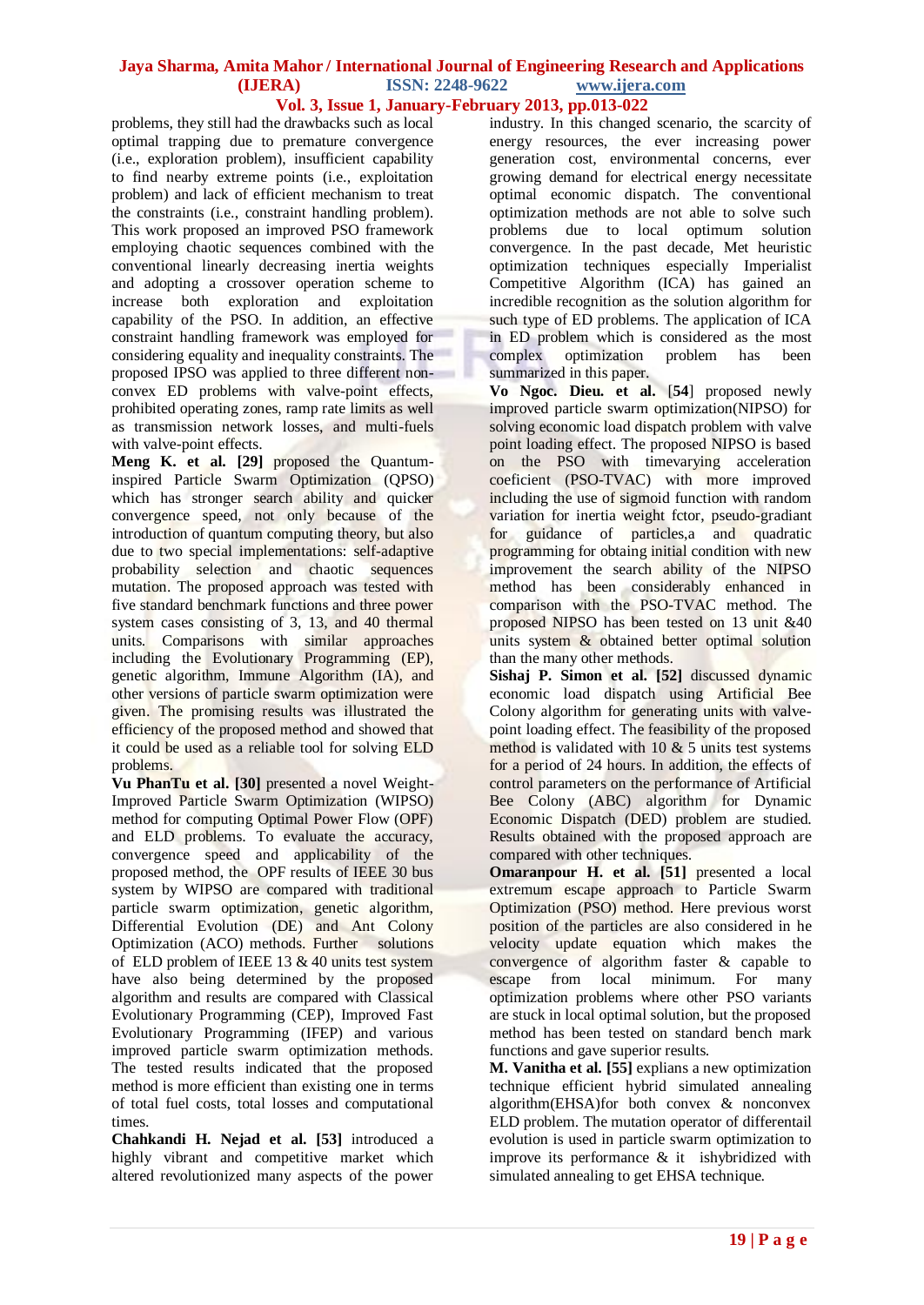# **V CONCLUSION**

Due to deregulation of the power industry and strict environment regulations, highly nonlinear constraints, multi objective problem with conflicting objective functions are involved in ELD problem.

In practical ELD problem it is necessary to consider valve point loading, prohibited zones with ramp rate limit as well as transmission network losses and multi-fuels with valve point effects. The complexity further increases when dimensionality of power system increases. The basic PSO is insufficient to address the problem of practical ELD. The global optimal solution and global search ability, premature convergence and convergence speed, and stuck in local optima are certain major issues for PSO. In this review, it is shown that many new algorithms are developed to solve this problem of PSO.

By adopting dynamic inertia weight, fuzzy tuned inertia weight, PSO with wavelet theory, SA-PSO, GPSO and QPSO with chaotic sequence, we can get better global optimum solution and global search ability. To improve the ability of PSO for premature convergence and convergence speed we can apply DIW PSO, SOH-PSO and PSO combined with roulette selection on operator. In addition to that local optima problem is solved by applying NPSO and HPSO.

In this paper it is reviewed that ELD for valve point loading, PSO with chaotic sequence can be applied. For large ELD problem weight improved PSO can be applied. For more practical problem, another PSO with chaotic sequence combined with DIW and crossover scheme (improved PSO) can be applied. So it can be concluded that PSO can be applied to large dimension ELD problem as well as complex problem of ELD. If PSO is applied with another evolutionary programming technique it can provide much better results.

### **REFERENCES**

- 1. J. Kennedy and R.Eberhart, "Particle swarm optimization*," in Proc. IEEE Int. Conf. Neural Networks, 1995, pp. 1942– 1948.*
- 2. Yuhui Shi and Russell Eberhart "A modified particle swarm optimizer" 0- 7803-4869-9198 0.0001998 IEEE.
- 3. Yuhui Shi and Russell C. Eberhart "Fuzzy Adaptive Particle Swarm Optimization" Evolutionary computation, 2001 proceeding of the 2001 congres on vol.1 page no. 101-106.
- 4. Z.-L. Gaing, "Particle Swarm Optimization to solving the economic dispatch considering generator constraints," *IEEE Trans. Power Syst., vol. 18, no. 3, pp. 1718–1727, Aug. 2003*
- 5. Asanga Ratnaweera, Saman K. Halgamuge "Self-Organizing Hierarchical Particle Swarm Optimizer With Time-Varying Acceleration Coefficients" *IEEE Trans. on evolutionary computation,vol. 8,no.3, June 2004*
- 6. Gao Yue-lin , Duan Yu-hong "A New Particle Swarm Optimization Algorithm with Random Inertia Weight and Evolution Strategy" *International Conference on Computational Intelligence and Security Workshops 2007.*
- 7. Guimin Chen, Xinbo Huang, Jianyuan Jia and Zhengfeng Min " Natural Exponential Inertia Weight Strategy in Particle Swarm Optimization" *6th World Confress on Intelligent Control and Automation, June 21 - 23, 2006, Dalian, China.*
- 8. Jong-Bae Park, Yun-Won Jeong, Hyun-Houng Kim and Joong-Rin Shin "An Improved Particle Swarm Optimization for Economic Dispatch with Valve-Point Effect" *International Journal of Innovations in Energy Systems and Power, Vol. 1, no. 1 (November 2006)*
- 9. T.Adhinarayanan, Maheswarapu Sydulu "Particle Swarm Optimisation for Economic Dispatch with Cubic Fuel Cost Function", TENCON 2006, IEEE region conference.
- 10. Sai H. Ling, Herbert H. C. Iu, Kit Y. Chan and Shu K. Ki "Economic Load Dispatch: A New Hybrid Particle Swarm Optimization Approach"*sept.11 2007.*
- 11. Huang Chongpeng, Zhang Yuling, Jiang Dingguo, Xu Baoguo "On Some Nonlinear Decreasing Inertia Weight Strategies in Particle Swarm Optimization" *Proceedings of the 26th Chinese Control Conference July 26-31, 2007, Zhangjiajie, Hunan, China.*
- 12. Gao Yue-lin, Duan Yu-hong "A New Particle Swarm Optimization Algorithm with Random Inertia Weight and Evolution Strategy**"** *2007 International Conference on Computational Intelligence and Security Workshops.*
- 13. K.T.Chaturvedi, Manjaree Pandit "Self-Organizing Hierarchical Particle Swarm Optimization for Nonconvex Economic Dispatch" *IEEE transactions on power system,vol.23,august 2008.*
- 14. Cheng-Chien Ku *"*A Novel Coding Scheme for Practical Economic Dispatch Modified Particle Swarm Approach" *IEEE transactions on power system,vol.23,no.4,nov.2008*
- 15. Wilasinee Sugsakarn and Parnjit Damrongkulkamjorn "Economic Dispatch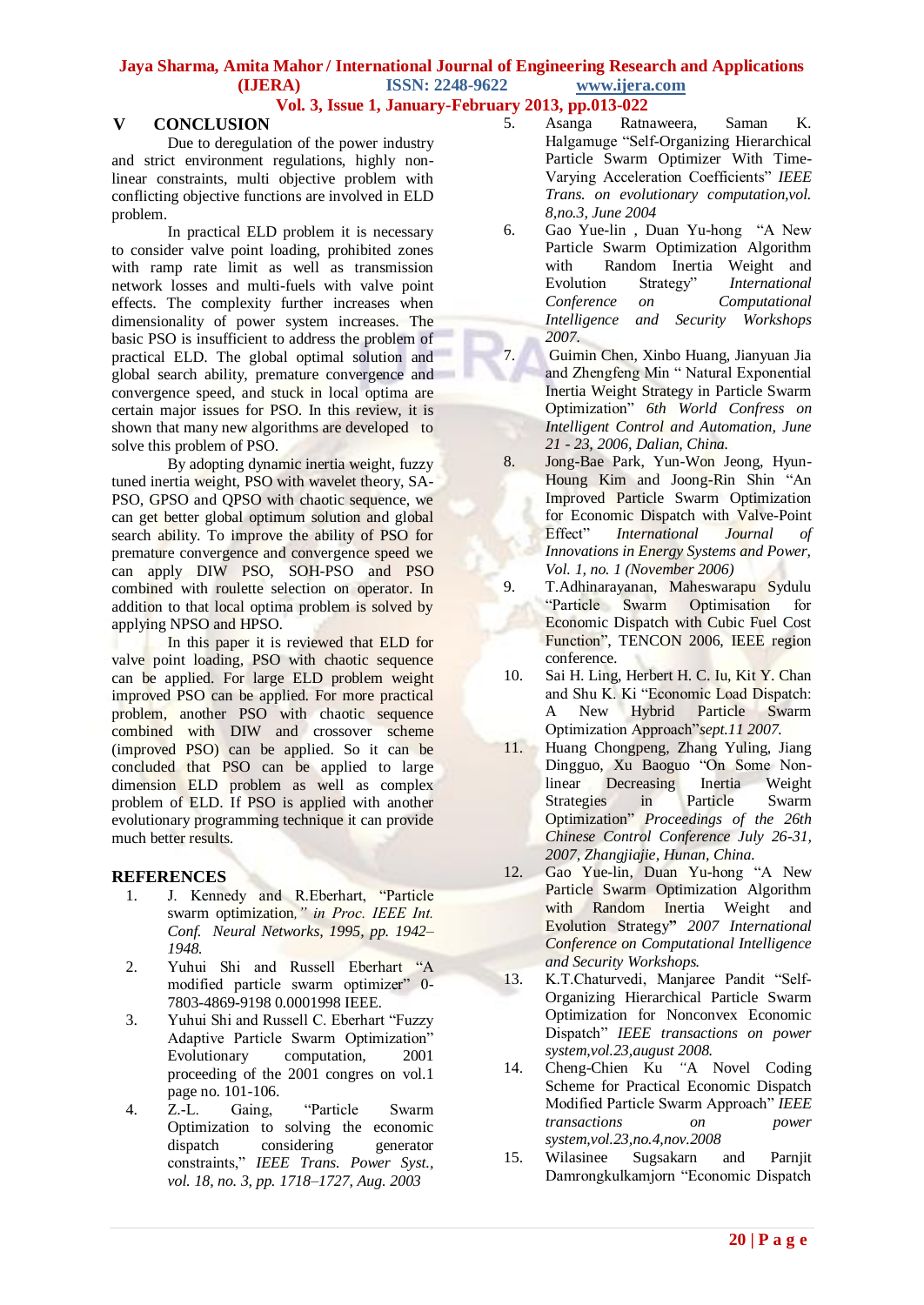**Vol. 3, Issue 1, January-February 2013, pp.013-022**

with Nonsmooth Cost Function using Hybrid Method" *Proceedings of ECTI-CON 2008.*

- 16. Ahmed Y. Saber, Ganesh K. Venayagamoorthy "Economic Load Dispatch using Bacterial Foraging Technique with Particle Swarm Optimization Biased Evolution" *2008 IEEE Swarm Intelligence Symposium St. Louis MO USA, September 21-23, 2008.*
- 17. Ren Zihui Wang Jian Zhang Huizhe "A New Particle Swarm Optimization Algorithm And Its Convergence Analysis"*Second International Conference on Genetic and Evolutionary Computing.*
- 18. P. Yadmellat , S. M. A. Salehizadeh, M. B. Menhaj "A New Fuzzy Inertia Weight Particle Swarm Optimization" *2009 International Conference on Computational Intelligence and Natural Computing.*
- 19. Jafar Ememipour ,M.Mehdi Seyed Nejad, M. Mehdi Ebadzadeh, Javad Rezanejad **"**  Introduce a new inertia weight for particle swarm optimization" *2009 Fourth International Conference on Computer Sciences and Convergence Information Technology.*
- 20. M. R. AlRashidi and M. E. El-Hawary "Economic Dispatch with Environmental Considerations using Particle Swarm Optimization" *power engineering, large engineering conference 2006, page 41- 46.*
- 21. Peng Chen\* , Chunhua Zhao and Jian Li, Zhiming Liu "Solving the Economic Dispatch in Power System via a Modified Genetic Particle Swarm Optimization**",**  2009 International Joint Conference on Computational Sciences and Optimization.
- 22. Yongqiang Wanga,b, Jianzhong Zhoua,\*, Wen Xiaoa, Yongchuan Zhanga "Economic load dispatch of hydroelectric plant using a hybrid particle swarm optimization combined simulation annealing algorithm" 2010 Second WRI Global Congress on Intelligent Systems.
- 23. Ming-Tang Tsai and Chin-Wei Yen " An improved Particle Swarm Optimization for Economic Dispatch with Carbon Tax Considerations", international conference on Power System Technology.
- 24. S. Khamsawang and P. Wannakarn and S. Jiriwibhakorn "Hybrid PSO-DE for Solving the Economic Dispatch Problem with Generator Constraints" *computer 7 autamation engineering(ICCAE)the 2nd international conference on ,vol.5,page 135-139.*
- 25. Abido MA. Multiobjective particle swarm optimization for environmental/economic dispatch problem. In: Proceedings of the 8th international power engineering conference (IPEC-2007); 2007. p. 1385– 90.
- 26. Z. X. Liang and J. D. Glover, "A zoom feature for a dynamic programming solution to economic dispatch including transmission losses," *IEEE Trans. Power Syst.*, vol. 7, no. 2, pp. 544–550, May 1992.
- 27. W. M. Lin, F. S. Cheng, and M. T. Tsay, "An improved Tabu search for economic dispatch with multiple minima," *IEEE Trans. Power Syst.*, *vol. 17, no. 1, pp. 108–112, Feb. 2002.*
- 28. Jong-Bae Park*, Member,* Yun-Won Jeong, Joong-Rin Shin *"* An Improved Particle Swarm Optimization for Nonconvex Economic Dispatch Problems" *IEEE transactions On power system,vol.25,,no.1,feb..2010.*
- 29. Ke Meng, Hong Gang Wang, ZhaoYang Dong, and Kit Po Wong*,* Quantum-Inspired Particle Swarm Optimization for Valve-Point Economic Load Dispatch", *IEEE transactions on power system,vol.25,,no.1,feb..2010.*
- 30. PhanTu Vu, DinhLuong Le, NgocDieu Vo and Josef Tlusty*,* "A Novel Weight-Improved Particle Swarm Optimization Algorithm for Optimal Power Flow and Economic Load Dispatch Problems", Transmission and Distribution conference & exposition,2010 IEEE.
- 31. R. R. Shoults *et al.*, "A dynamic programming based method for<br>developing dispatch for developing developing dispatch for developing dispatch curves when incremental heat rate curves are non- monotonically increasing", *IEEE Trans. Power Syst.*, vol. 1, no. 1, pp. 10–16, Feb. 1986.
- 32. D. C. Walter and G. B. Sheble, "Genetic algorithm solution of economic load dispatch with valve point loading", *IEEE Trans. Power Syst.*, vol. 8, no. 3, pp. 1325–1332, Aug. 1993.
- 33. C.-L. Chiang, "Improved genetic algorithm for power economic dispatch of units with valve point loading effects and multiple fuels" ,*IEEE Trans. Power Syst.*, *vol. 20, no. 4, pp. 1690–1699, Nov. 2005.*
- 34. W.-M. Lin, F.-S. Cheng, and M.-T. Tsay, "Nonconvex economic dispatch by integrated artificial intelligence" *,IEEE Trans. Power Syst.,vol. 16, no. 2, pp. 307– 311, May 2001.*
- 35. P.Venktesh,R.Gnannadassa,E.Pandimeena ,G.Ravi,R.Chakrabarti,and S. Choudhary,